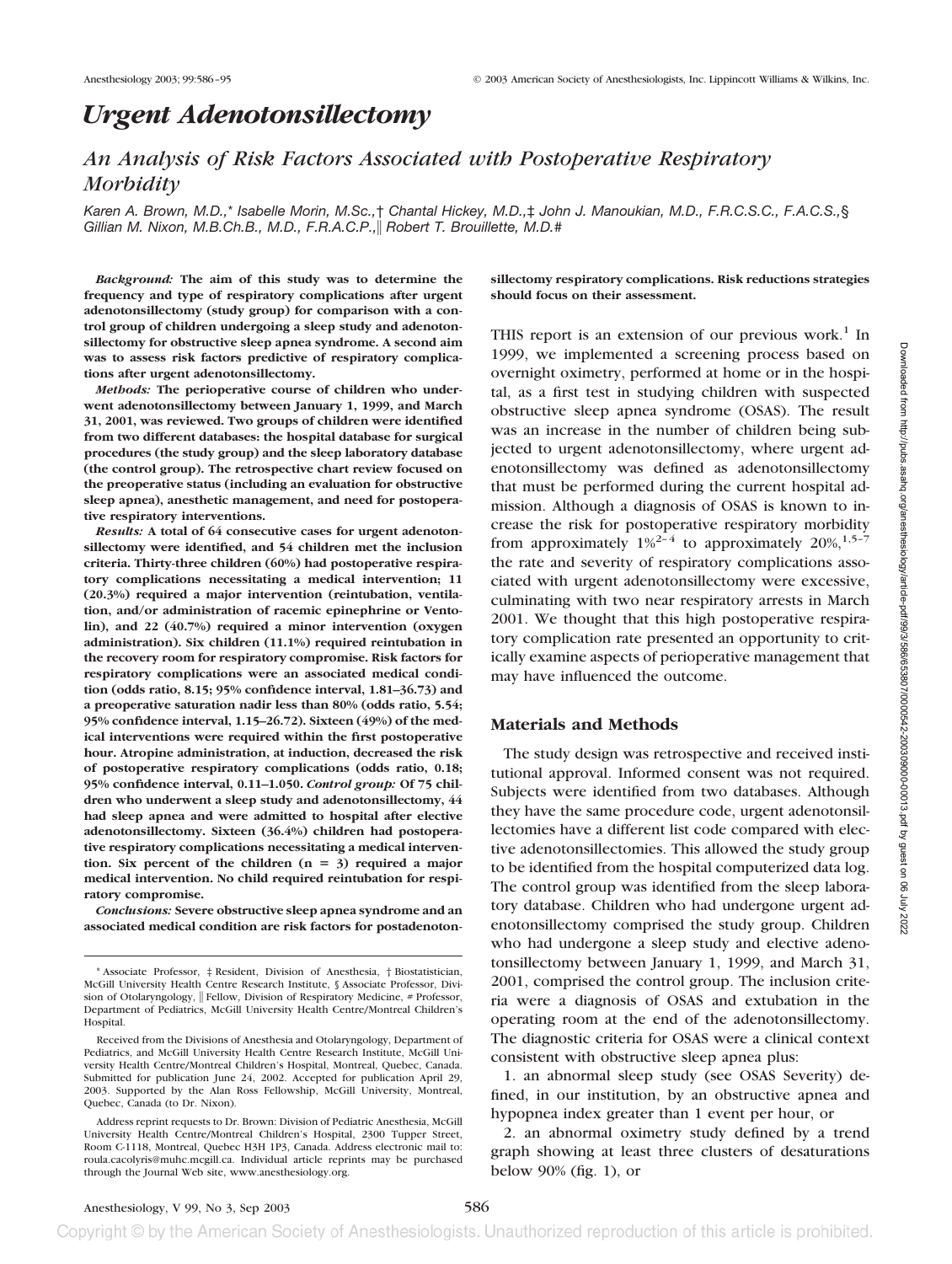

**Fig. 1. Representative abnormal nocturnal oximetry study, recorded between 22:00 and 7:00 h, shows seven clusters (**'**) of desaturations associated with an increase in heart rate variability. Four clusters show desaturations less than 80%. The arterial** oxygen saturation  $(Sao_2)$  nadir is less than 80%. bpm = **beats/min.**

3. a carbon dioxide tension (from a capillary sample) in excess of 50 mmHg during rest while awake, or

4. witnessed severe upper airway obstruction and nocturnal desaturations below 90%.

#### *Medical Chart Review*

Pertinent history and operative and postoperative information were extracted from the medical record by a pediatric anesthesiologist (K. B. and/or C. H.). The start time of the operative procedure, the times of admission to and discharge from the postoperative unit, the time of opioid administration, and the time at which a respiratory complication occurred were all recorded. The duration of the operation was the combined anesthetic and surgical times. The postoperative period began on admission to the postoperative unit, either the pediatric intensive care unit or recovery room (postanesthesia care unit [PACU]), and ended with discharge from hospital. Postoperative day 1 began at 08:00 h on the day after surgery.

Both known (age, preoperative comorbidities, and nocturnal saturation nadir $1,5,6,8$  and potential (anesthetic technique) risk factors that might have contributed to postoperative respiratory morbidity were recorded.

Although the anesthetic technique varied, the rationale influencing the choice of induction technique, the choice of opioid, and the use of atropine at induction, muscle relaxants and reversal of nondepolarizing muscle relaxants could not be ascertained. The decision to administer intraoperative dexamethasone was often made by the operating surgeon on the basis of a difficult tonsillar dissection and uvular edema at the end of the adenotonsillectomy.

It is our routine to extubate children awake in the operating room. Children are transported to the postoperative unit in the lateral decubitus position. It is our routine to administer oxygen by facemask, attached to a Jackson Rees circuit, placed in close proximity to the child's face for the initial postoperative period. Although the child recovers in an oxygen-enriched environment, it is not possible to know the inspired concentration of oxygen during recovery. It is our routine to administer morphine, in repeated doses, as the opioid of choice in the postoperative unit until the child is able to tolerate oral codeine. In addition, we monitor all children admitted with a diagnosis of OSAS with an oximeter on the first postoperative night.

Postoperative events of interest included both respiratory complications and medical interventions. The respiratory complications were classified as *desaturation*, defined as a recorded oxygen saturation less than 95%, and *airway obstruction*, identified in the chart record by such words as "stopped breathing" or "apnea." It was sometimes difficult to distinguish respiratory depression from airway obstruction, but if the medical notes documented that the child was repositioned or the airway was supported, an obstructed breathing pattern was inferred.

The children were divided into two groups based on the need for medical intervention: those who required postoperative medical interventions for respiratory complications (INT group) and those who did not (non-INT group). Complications occurring intraoperatively, *i.e.*, before the child left the operating room, did not influence the grouping criteria.

Medical interventions were classified by complexity into minor and major interventions. Minor interventions  $(INT<sub>minor</sub>)$ , such as might be provided by a nurse, included oxygen therapy beyond usual period (identified from the chart record by a notation that oxygen was required beyond the initial check for vital signs) and/or repositioning of the child. Major interventions  $(INT<sub>major</sub>)$ , which required an assessment by a physician, included administration of racemic epinephrine, Ventolin, or Lasix; airway instrumentation with an oropharyngeal or nasopharyngeal airway or an endotracheal tube; and ventilation. Given the nature of a retrospective review, it was not possible to validate the appropriateness and efficacy of the medical interventions.

The time at which the medical intervention occurred relative to the time of admission to the postoperative unit was classified as (1) within the first postoperative hour, (2) between 1 and 8 postoperative hours, or (3) beyond 8 h. In addition, children experiencing multiple episodes of desaturation were identified.

Four tests were used to establish a diagnosis of OSAS: (1) polysomnography performed in the sleep laboratory, (2) cardiorespiratory sleep studies performed in the home, (3) overnight oximetry performed in the home or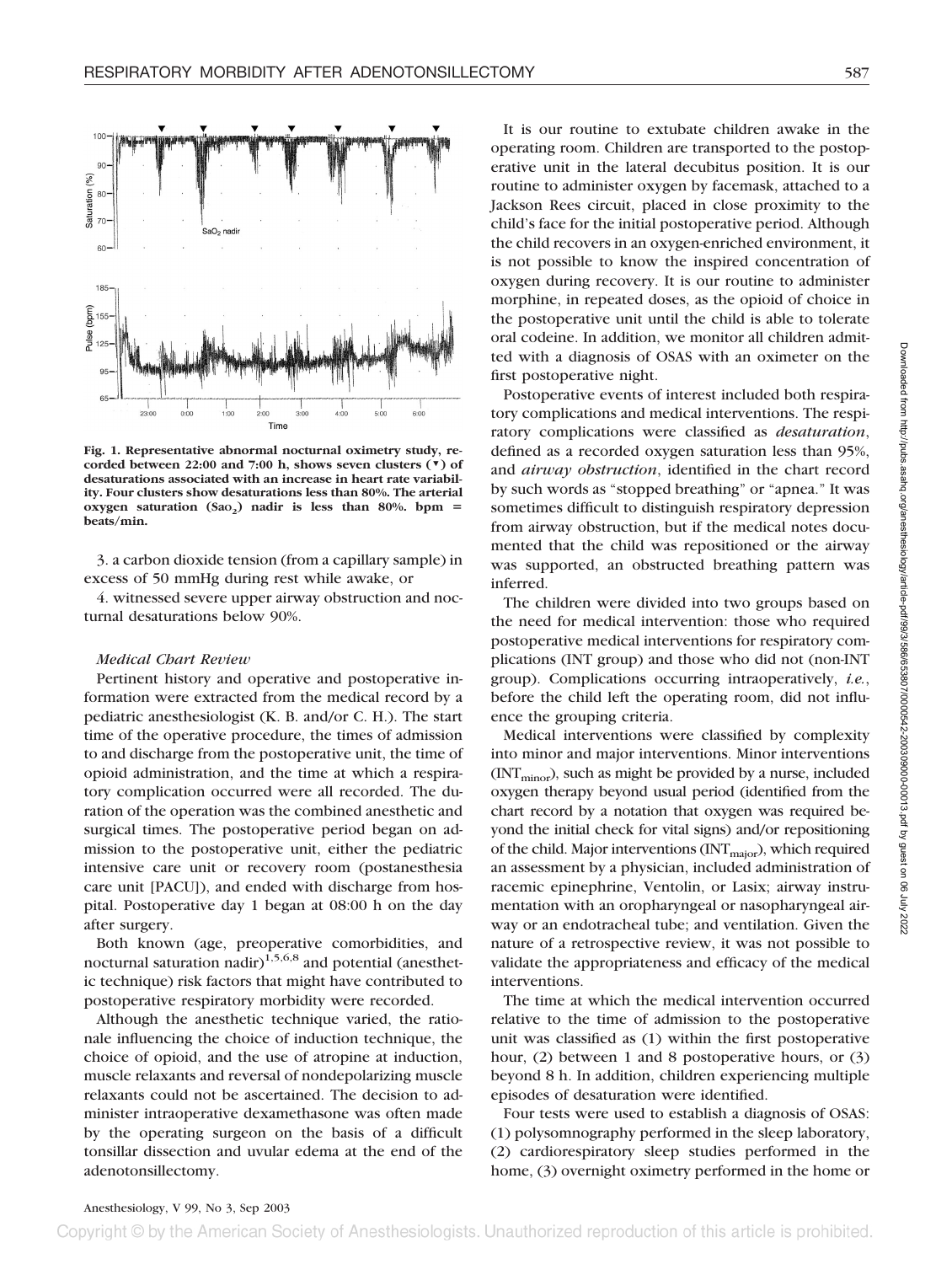hospital, and/or (4) an awake capillary carbon dioxide tension.

# *Sleep Study: Polysomnography or Cardiorespiratory Sleep Study*

Details of our sleep study recording system have been published elsewhere.<sup>1,9-12</sup> Although the cardiorespiratory signals were analyzed for several variables, only the obstructive apnea and hypopnea index and the saturation nadir (Sao<sub>2</sub> nadir) are reported. The Sao<sub>2</sub> nadir was defined as the minimum validated hemoglobin oxygen saturation regardless of duration. In the cardiorespiratory study and polysomnography studies, the validity of the  $Sao<sub>2</sub>$  nadir was verified by visual inspection of a computerized data record.<sup>10,13</sup>

#### *Oximetry Study*

The oximetry studies present two types of graphic printouts: a trend graph and an event graph.<sup>10</sup> The trend graph displays a 6- to 12-h summary of the oxygen saturation and pulse rate (fig. 1). Apparent but artifactual desaturations that can be produced by low pulse amplitude or movement can be assessed with the event graphs, allowing a validation of the Sao<sub>2</sub> nadir.<sup>13</sup>

#### *OSAS Severity*

Of necessity, we stratified the OSAS disease severity by the Sao<sub>2</sub> nadir criteria alone because most children in the study group did not have values for the obstructive apnea and hypopnea index. We defined severe OSAS by an  $Sao<sub>2</sub>$  nadir less than  $80%$  because this threshold has been shown to be associated with an increased risk of postadenotonsillectomy respiratory complications in a pediatric sleep laboratory referral population.<sup>1,6</sup>

#### *Statistical Analysis*

The variables were analyzed using SAS for Windows (version 8.02; SAS Institute, Cary, NC). Categorical data were summarized using frequencies, and continuous variables were reported as mean  $\pm$  SD or ranges. For the purpose of the statistical analysis, adenotonsillectomy, tonsillectomy, and adenoidectomy were considered a single surgical entity.

The main outcome was the requirement for postoperative medical intervention. Potential risk factors were first evaluated with univariate analysis followed by multivariate logistic regression. Associations were tested by chi-square statistics and the corresponding Mantel-Haenszel odds ratio and  $95\%$  confidence intervals.<sup>14</sup> The threshold for statistical significance was  $P \leq 0.05$ . The relation between Sao<sub>2</sub> nadir and outcome was assessed descriptively with the Lowess smoothing curve, a robust locally weighted regression-smoothing curve, to verify our definition of severe  $OSAS<sup>15</sup>$  (fig. 2).

Differences between the control and study group were assessed with chi-square statistics for categorical vari-



Fig. 2. Lowess probability plot<sup>15</sup> showing the weighted regres**sion curve for the preoperative arterial oxygen saturation** (Sao<sub>2</sub>) nadir and the probability of an intervention after adenotonsillectomy. Inspection of the figure suggests that the Sao<sub>2</sub> **nadir represents a continuum of risk for postoperative respiratory complications.**

ables and with a *t* test for continuous variables. The threshold for statistical significance was  $P \leq 0.05$ .

#### **Results**

The annual adenotonsillectomy caseloads for the years 1999 and 2000 were 843 and 761, respectively.

#### *Study Group*

Of 64 children who underwent urgent adenotonsillectomy, 54 met the inclusion criteria. Nine children were excluded because the indication for adenotonsillectomy was not OSAS (peritonsillar abscess  $=$  4 diagnostic bi $opsv = 1$ , chronic sinusitis  $= 1$ , unstated  $= 3$ ). One child remained intubated after surgery and therefore was excluded from further analysis.

**Preoperative Status.** There were 43 boys and 11 girls. The age and weight (mean  $\pm$  SD) were 4.0  $\pm$  2.4 yr and 22.4  $\pm$  18.7 kg, respectively. There were 50 inpatients and 4 outpatients. The median time interval between the sleep study and surgery was 2 days (range, 1–61 days).

**Associated Medical Conditions.** Twenty-five children had associated medical conditions; 84% of these children required medical interventions (table 1).

**OSAS Severity.** Fifty-one children met the laboratory diagnostic criteria for OSAS (see Methods). In four children, a diagnosis of OSAS was made by clinical criteria alone. Fourteen children underwent a sleep study, 12 of which were a home cardiorespiratory sleep study and 2 of which were laboratory polysomnography. Forty-two children had oximetry studies. Thirty-one children had severe OSAS defined by a  $Sao<sub>2</sub>$  nadir less than 80%. Five of nine children had a preoperative capillary partial pres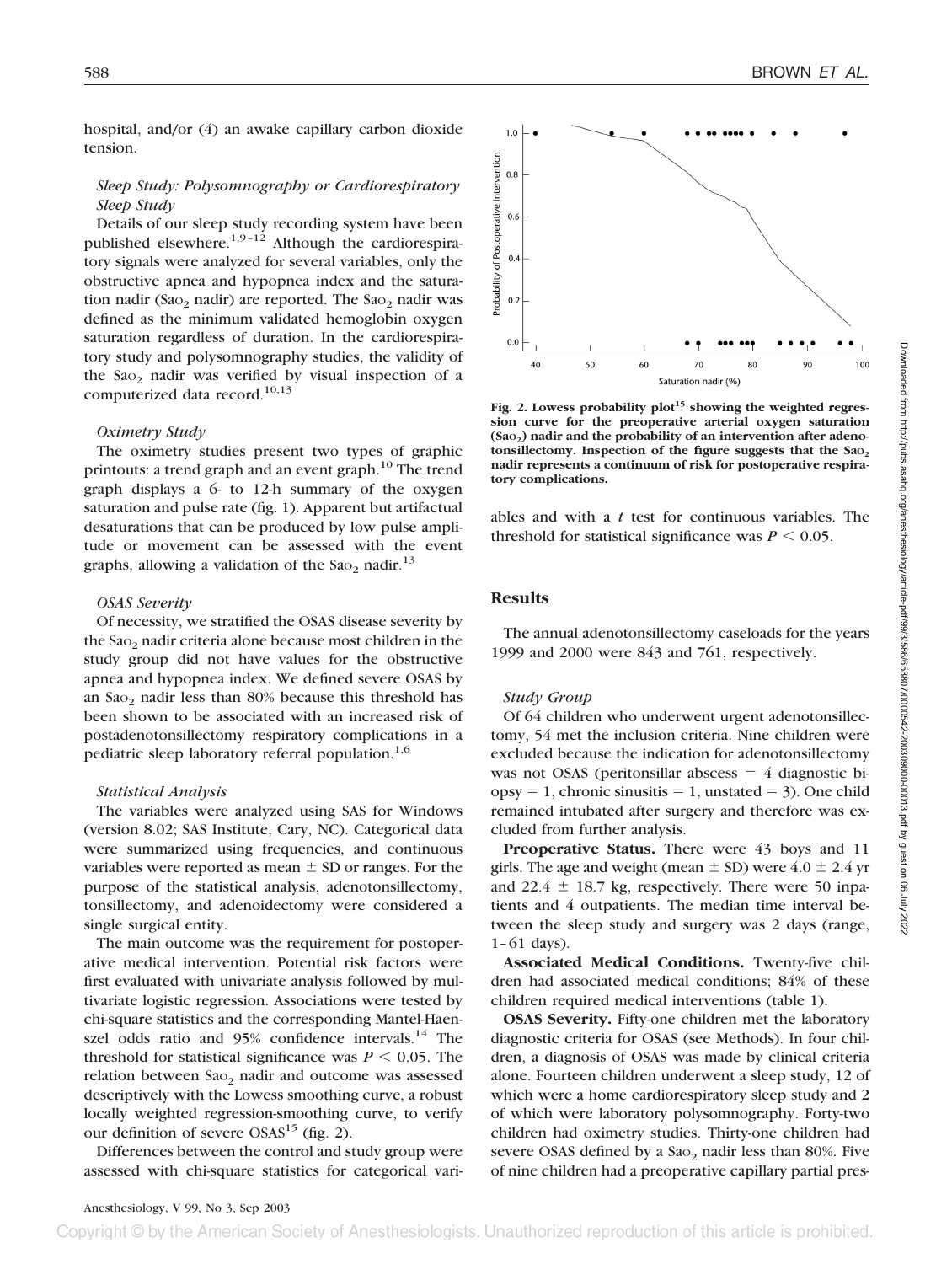**Table 1. Preoperative and Postoperative Data for the Study Group**

|                                                            | non-INT $(%)$<br>$(n = 21)$  | $INT_{minor}$ (%)<br>$(n = 22)$ | $INT_{\text{major}} (\%)$<br>$(n = 11)$ |
|------------------------------------------------------------|------------------------------|---------------------------------|-----------------------------------------|
| Preoperative                                               |                              |                                 |                                         |
| Age $<$ 3 yr                                               | 45.0                         | 31.8                            | 27.3                                    |
| Associated medical                                         |                              |                                 |                                         |
| Nil                                                        | 76.2                         | 36.4                            | 45.4                                    |
| Asthma                                                     | 9.5                          | 22.7                            | 27.3                                    |
| Other                                                      | 14.3                         | 40.9                            | 27.3                                    |
| Preoperative Sao <sub>2</sub> nadir, %                     | $80.6 \pm 10.9$              | $72.0 \pm 11.7$                 | $77.1 \pm 7.2$                          |
| Children with preoperative Sao <sub>2</sub> nadir $< 80\%$ | 50.0                         | 85.0                            | 50.0                                    |
| Postoperative Sao <sub>2</sub> nadir, %                    |                              |                                 |                                         |
| Unit                                                       | $96.8 \pm 1.6$               | $90.4 \pm 6.2$                  | $76.6 \pm 16.5$                         |
| Ward                                                       | $93.9 \pm 3.6$               | $84.9 \pm 10.7$                 | $88.3 \pm 2.9$                          |
| Time interval before onset of respiratory<br>complications |                              |                                 |                                         |
| 1 <sub>h</sub>                                             |                              | 36.4                            | 72.7                                    |
| $1-8$ h                                                    | No respiratory interventions | 40.9                            | 27.3                                    |
| > 8 h                                                      |                              | 22.7                            |                                         |
| Onset of respiratory morbidity                             |                              |                                 |                                         |
| $<$ 2 h after postoperative opioid                         | No respiratory interventions | 36.4                            | 72.7                                    |
| $>$ 2 h after postoperative opioid                         | No respiratory interventions | 31.8                            | 9.1                                     |
| No opioid                                                  | No respiratory interventions | 22.7                            | 18.2                                    |

Preoperative status and postoperative course for no (non-INT), minor (INT<sub>minor</sub>), and major (INT<sub>major</sub>) respiratory morbidity. Summary data are presented as mean  $\pm$  SD or percent.

 $Sao<sub>2</sub> =$  arterial oxygen saturation.

sure of oxygen  $(Pco<sub>2</sub>)$  during rest in excess of 50 mmHg (range, 39–71 mmHg).

**Surgical Procedure.** In the study group, 53 children underwent adenotonsillectomy, and 1 underwent adenoidectomy (patient 5 in table 2 had a diagnostic bronchoscopy in addition to adenotonsillectomy). The start time (24-h clock; mean  $\pm$  SD) in the study group was  $13:59 \pm 3.0$  h (group non-INT =  $13:22 \pm 2.4$  h, group INT = 14:22  $\pm$  3.4 h). The duration of surgery (mean  $\pm$ SD) was  $47.2 \pm 14.9$  min (group non-INT =  $42.3 \pm 12.3$ , group INT = 50.4  $\pm$  15.7; *P* = 0.05).

#### **Anesthetic Technique**

*Intraoperative.* Although children in the study group were booked for urgent adenotonsillectomy, all fasted according to our guidelines for elective surgery. No child received a rapid-sequence induction. An inhalational induction (sevoflurane  $= 21$ , halothane  $= 2$ ) was used in 41% of the children. The majority (93%) of the children received propofol during induction of anesthesia. Twenty-seven children received a muscle relaxant (rocuronium  $= 81\%$ , succinylcholine  $= 19\%$ ). Rocuronium, when used, was given in a dose of 0.5 mg/kg. The tracheae of all children were intubated. All children received maintenance anesthesia with isoflurane. Fortyone children received rectal acetaminophen (32.8  $\pm$ 6.8 mg/kg). Intraoperative antiemetics were given to three children (droperidol  $= 2$ , dimenhydrinate  $= 1$ ). The majority (98%) received an intraoperative opioid. The opioid dose (mean  $\pm$  SD) was 1.04 mg/kg for codeine (n = 1),  $0.08 \pm 0.04$  mg/kg for morphine (n = 12),  $1.44 \pm 0.62$  µg/kg for fentanyl (n = 30), and 0.12  $\pm$ 0.04  $\mu$ g/kg for sufentanil (n = 10). Thirteen children

received intraoperative dexamethasone in a dose of 0.26  $\pm$  0.18 mg/kg. Residual neuromuscular blockade in 7 of the 22 children who received rocuronium was reversed with neostigmine.

*Postoperative.* Eight children were admitted to the pediatric intensive care unit, and 47 were admitted to the PACU. Forty-seven of 54 children were assessed as having pain and were given an opioid (morphine  $= 44$ , fentanyl = 1, codeine = 2). The dose (mean  $\pm$  SD) of morphine was  $0.08 \pm 0.04$  mg/kg. Twenty-six children who received postoperative opioids required medical intervention. The onset of respiratory complications, in 12 children, occurred within 2 h of morphine administration.

# *Control Group*

Of 75 children who underwent a sleep study and adenotonsillectomy, 44 had a positive sleep study and were admitted to hospital on the night after surgery (adenotonsillectomy  $= 41$ , adenoidectomy  $= 1$ , tonsillectomy  $= 2$ ). There were 25 boys and 19 girls. The age and weight (mean  $\pm$  SD) were 3.5  $\pm$  1.9 yr and 18.9  $\pm$ 8.4 kg, respectively. The preoperative  $Sao<sub>2</sub>$  nadir was  $86.0 \pm 6.5$ %. Seven children had a preoperative Sao<sub>2</sub> nadir less than 80%. The obstructive apnea and hypopnea index was  $14.2 \pm 17.0$  events/h. The median time interval between the sleep study and surgery was 60 days (range, 2–365 days). The median time interval between the sleep study and surgery, in children whose Sao<sub>2</sub> nadir was less than 80%, was 4 days.

An inhalational induction (sevoflurane  $=$  35, halothane  $=$ 2, unknown  $= 12$ ) was used in all children. An induction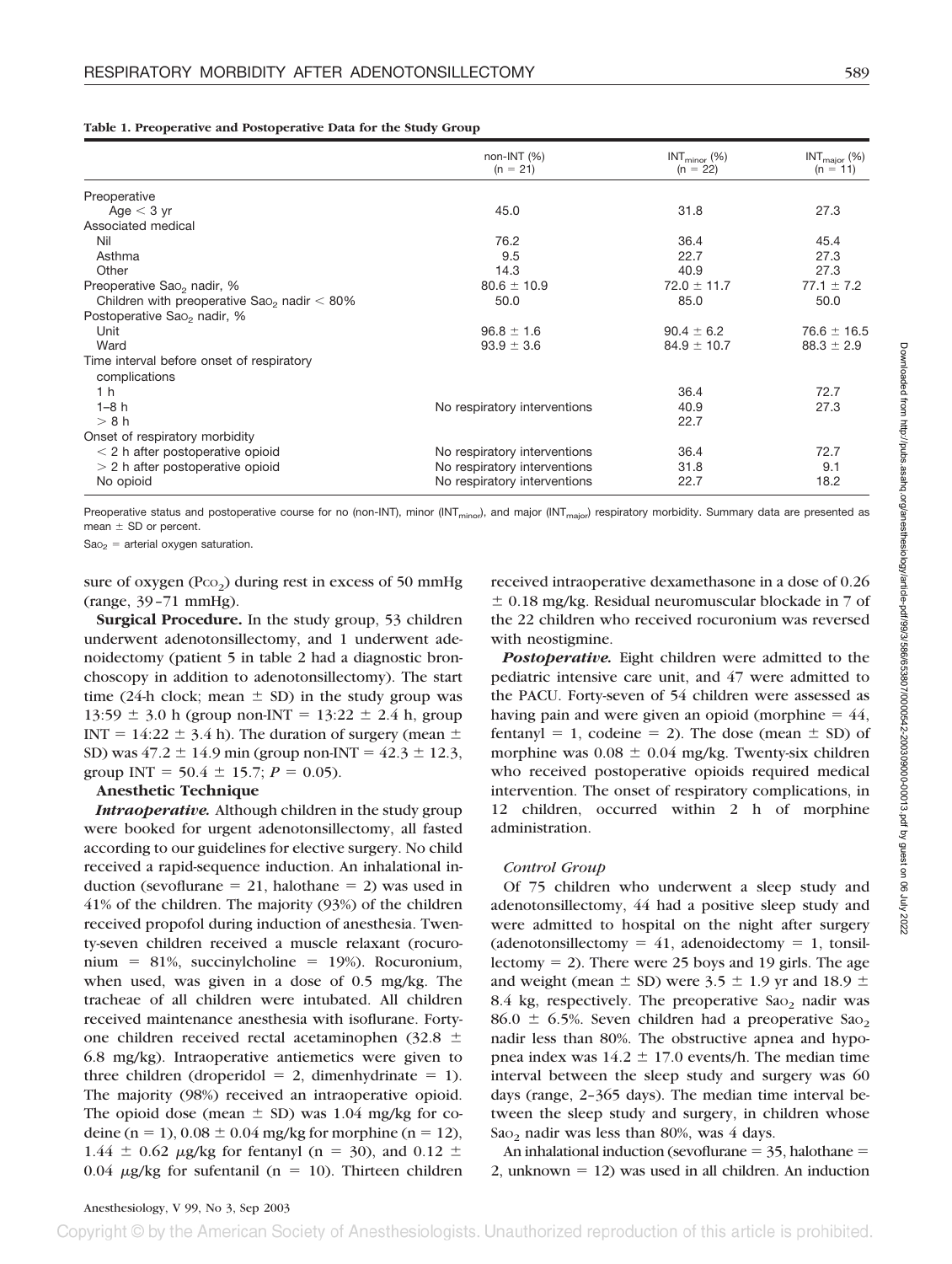|         |                         |                                                          |                                                    |             | Intraoperative |                                      |                                                                                                                           | Postoperative<br>Medication        |
|---------|-------------------------|----------------------------------------------------------|----------------------------------------------------|-------------|----------------|--------------------------------------|---------------------------------------------------------------------------------------------------------------------------|------------------------------------|
| Patient | Age,<br>yr              | Preoperative Evidence<br>for OSAS                        | Associated<br><b>Medical Condition</b>             | <b>MR</b>   | Dexamethasone  | Opioid                               | Course in PACU                                                                                                            | before Major<br>Intervention       |
| 1       | 5                       | Sao <sub>2</sub> nadir 80%                               | Asthma                                             | Nil         | N              | Fentanyl                             | 7.5 h after surgery:<br>desaturations (89%),<br>bradycardia (35 beats/<br>min), UAO requiring<br>nasopharyngeal airway    | Fentanyl                           |
|         |                         |                                                          | <b>TGV</b>                                         |             |                |                                      | Reintubation 9.0 h after<br>surgery                                                                                       |                                    |
|         |                         |                                                          | Developmental<br>delay                             |             |                |                                      | RSV pneumonia<br>POD4: exacerbation of                                                                                    |                                    |
|         |                         |                                                          |                                                    |             |                |                                      | asthma and UAO<br>necessitating<br>nasopharyngeal airway                                                                  |                                    |
| 2       | 4                       | $Sao2$ nadir 70%                                         | Asthma                                             | Rocuronium  | N              | Morphine                             | Desaturation ( $<$ 80%) and<br>UAO within 2 h of<br>morphine dose                                                         | Morphine                           |
|         |                         | Pco <sub>2</sub> 48 mmHg                                 |                                                    | Neostigmine |                |                                      | Reintubation 5.5 h after<br>surgery<br>Extubation on POD1                                                                 | Racemic<br>epinephrine             |
| 3       | 3                       | Sao <sub>2</sub> nadir not<br>reported                   | Nil                                                | Nil         | Υ              | Fentanyl                             | Desaturations $(< 80\%$ ),<br>UAO within 2 h of<br>postoperative morphine.                                                | Morphine                           |
|         |                         | Pco <sub>2</sub> 51 mmHg                                 |                                                    |             |                |                                      | Difficult to rouse in morning<br>18 h after surgery: Pco <sub>2</sub> 61<br>mmHg                                          | Codeine                            |
|         |                         |                                                          |                                                    |             |                | <b>RML</b><br>infiltrate             |                                                                                                                           |                                    |
|         |                         |                                                          |                                                    |             |                |                                      | Reintubation 17 h after<br>surgery                                                                                        |                                    |
|         |                         |                                                          |                                                    |             |                | Extubation<br>on<br>POD <sub>2</sub> |                                                                                                                           |                                    |
| 4       | 3                       | Sao <sub>2</sub> nadir 80%<br>Pco <sub>2</sub> 61 and 71 | Asthma<br><b>Recent URTI</b>                       | Nil         | Υ              | Fentanyl                             | Desaturation (75%) within 2<br>h of morphine dose<br>Reintubation 2 h after                                               | Morphine                           |
|         |                         | mmHg during sleep<br>mmHg                                |                                                    |             |                |                                      | surgery                                                                                                                   |                                    |
|         |                         |                                                          |                                                    |             |                |                                      | RML and LLL infiltrates<br>Extubation on POD1 and<br>Reintubation<br>Extubation on POD6                                   |                                    |
| 5       | $\overline{\mathbf{c}}$ | Sao <sub>2</sub> nadir not<br>reported                   | Laryngomalacia                                     | Nil         | Υ              | Morphine                             | Stridor in first postoperative<br>hour                                                                                    | Racemic<br>epinephrine             |
|         |                         |                                                          | Failure to thrive                                  |             |                |                                      | Fourth postoperative h<br>difficult to arouse<br>Reintubation 6.5 h after<br>surgery                                      |                                    |
| 6       | 7                       | $Sao2$ nadir not<br>reported                             | Nil                                                | Rocuronium  | N              | Morphine                             | Extubation on POD1.<br>Morphine within first 2 h<br>after surgery                                                         | Morphine                           |
|         |                         | Pco <sub>2</sub> 51 mmHg                                 | <b>Recent URTI</b>                                 |             |                |                                      | Desaturation (92%), UAO,<br>$Pco2$ 71 mmHg<br>Reintubation within 2 h of<br>opioid                                        | Racemic<br>epinephrine<br>Ventolin |
| 7       | 6                       | Sao <sub>2</sub> nadir 68%                               | Developmental<br>delay<br><b>BPD</b><br>Vocal cord | Rocuronium  | N              | Nil                                  | Extubation on POD1<br>Desaturation (87%) within 2<br>h after surgery<br>Racemic epinephrine<br>Transfer to PICU 3 h after | Ventolin                           |
|         |                         |                                                          | paresis                                            |             |                |                                      | surgery                                                                                                                   | (Table continues)                  |

# Table 2. Respiratory Complications and Medical Interventions in Group INT<sub>major</sub>

Anesthesiology, V 99, No 3, Sep 2003

Copyright © by the American Society of Anesthesiologists. Unauthorized reproduction of this article is prohibited.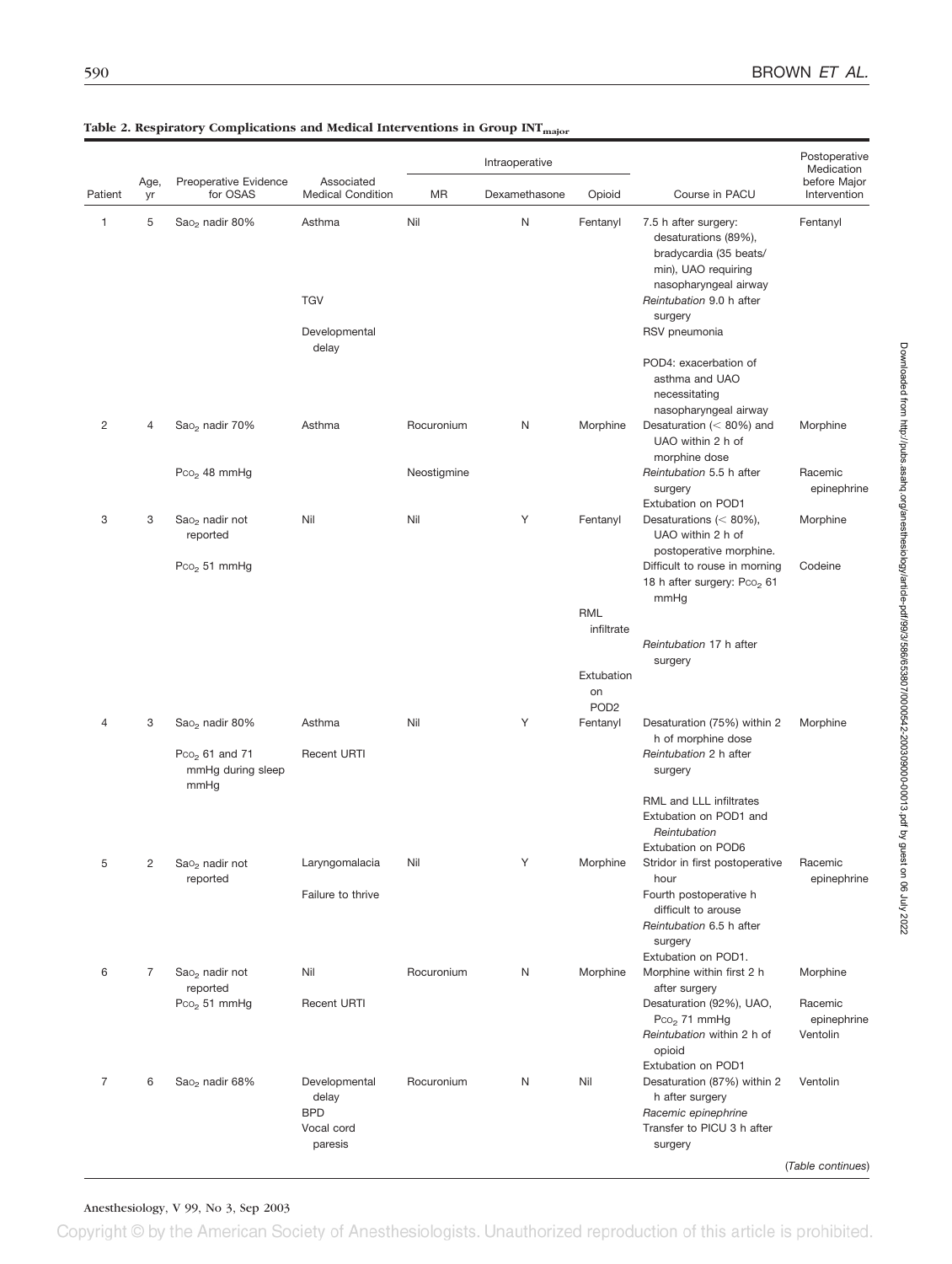#### **Table 2.** *Continued*

|         |                |                                   |                                        |            | Intraoperative |            |                                                           | Postoperative<br>Medication  |
|---------|----------------|-----------------------------------|----------------------------------------|------------|----------------|------------|-----------------------------------------------------------|------------------------------|
| Patient | Age,<br>yr     | Preoperative Evidence<br>for OSAS | Associated<br><b>Medical Condition</b> | <b>MR</b>  | Dexamethasone  | Opioid     | Course in PACU                                            | before Major<br>Intervention |
| 8       | $\overline{7}$ | Sao <sub>2</sub> nadir 84%        | Obesity                                | Rocuronium | N              | Fentanyl   | Desaturation (80%) within 2<br>h of opioid.               | Morphine                     |
|         |                | Pco <sub>2</sub> 53 mmHg          | Asthma                                 |            |                |            | Racemic epinephrine<br>Multiple desaturations             |                              |
| 9       | 4              | Sao <sub>2</sub> nadir 70%        | Nil                                    | Nil        | N              | Fentanyl   | Racemic epinephrine                                       | Morphine                     |
|         |                |                                   |                                        |            |                |            | Desaturations within 2 h of<br>opioid                     | Codeine                      |
| 10      | 2              | Sao <sub>2</sub> nadir 88%        | <b>BPD</b>                             | Nil        | Υ              | Fentanyl   | Desaturation (88%) within 2<br>h of opioid                | Codeine                      |
|         |                |                                   | Subglottic<br>stenosis                 |            |                |            | Racemic epinephrine                                       | Ventolin                     |
|         |                |                                   | Developmental<br>delay                 |            |                |            | Multiple episodes of<br>desaturation                      | Lasix                        |
|         |                |                                   |                                        |            |                |            | Postoperative pulmonary<br>edema                          |                              |
| 11      | 2.5            | OAH index 32.3                    | Nil                                    | Rocuronium | Υ              | Sufentanil | Laryngospasm on admission<br>to PACU                      | Nil                          |
|         |                | Sao <sub>2</sub> nadir 77%        |                                        |            |                |            | Treated with succinylcholine<br>and atropine, ventilation |                              |

Eleven children required a major medical intervention, and details of their perioperative course are given below. The indications for adenotonsillectomy in patient 1 were both tonsillar abscess and obstructive sleep apnea syndrome (OSAS). Patients 8–10 were admitted electively to the post–intensive care unit (PICU), and patients 1-7 and 11 were admitted to the postanesthesia care unit (PACU). Six children, patients 1-6, required reintubation. Patient 7 required postoperative transfer from the PACU to the PICU.

 $BPD =$  bronchopulmonary dysplasia;  $INT_{major} =$  major medical intervention; LLL = left lower lobe; MR = muscle relaxant; OAH = obstructive apnea and hypopnea; Pco<sub>2</sub> = partial pressure of carbon dioxide; POD = postoperative day; RML = right middle lobe; RSV = respiratory syncitial virus; Sao<sub>2</sub> = arterial oxygen saturation; TGV = transposition of the great vessels; UAO = upper airway obstruction; URTI = upper respiratory tract infection.

dose of propofol was used in 93% of the children. A minority (22%) of the children received muscle relaxants (rocuronium  $= 8$ , succinylcholine  $= 2$ ). The tracheae of all children were intubated. All children were given intraoperative opioids. One child received intramuscular codeine (0.98 mg/kg). The opioid dose (mean  $\pm$  SD) was 0.07  $\pm$ 0.03 mg/kg for morphine (n = 10),  $1.23 \pm 0.54$  µg/kg for fentanyl (n = 27), and  $0.14 \pm 0.05$   $\mu$ g/kg for sufentanil  $(n = 6)$ . Three children received dexamethasone.

#### *Study Group* versus *Control Group*

Differences in age, weight, and sex were not significant. A greater proportion of children in the study group had an associated medical condition compared with the control group (45.5 *vs.* 13.6%;  $P < 0.01$ ). Asthma was the most frequent associated medical condition in both groups. Although all of the children in the control group met our diagnostic criteria for OSAS, the disease severity was greater in the study group as evidenced by a lower preoperative saturation nadir (76.4  $\pm$  11.1 *vs.* 86.0  $\pm$  $6.5\%$ ;  $P < 0.05$ ) compared with the control group. More children in the study group had a preoperative  $Sao<sub>2</sub>$  less than 80% than in the control group (57.4  $vs.$  15.9%;  $P \le$ 0.001).

The average start times in the study and control group were  $13:57 \pm 3.0$  and  $11:03 \pm 2.3$  h, respectively. The surgical procedure was longer in the study group compared with the control group (46.9  $\pm$  14.9 *vs.* 40.3  $\pm$ 7.4 min, respectively;  $P \le 0.05$ ).

Certain aspects of the anesthetic technique differed between the two groups. Fewer children received reversal of rocuronium ( $P < 0.05$ ) compared with the control group (table 3). The postoperative morphine doses in the study and control groups were  $0.08 \pm 0.04$  and  $0.09 \pm 0.04$  mg/kg, respectively.

#### *Postoperative Respiratory Complications*

**Study Group.** Sixty percent  $(n = 33)$  of the children in the study group required medical intervention in the postoperative period (table 1). (Two children experienced postextubation laryngospasm in the operating room, one had no other complications in the postoperative period, and the other required a minor medical intervention.) Forty-nine percent ( $n = 16$ ) of the medical

| Table 3. Comparison of the Anesthetic Management of |
|-----------------------------------------------------|
| Adenotonsillectomy in the Control and Study Groups  |

| Drug Administration               | Control Group<br>$(%) (n = 44)$ | <b>Study Group</b><br>$(%) (n = 54)$ |
|-----------------------------------|---------------------------------|--------------------------------------|
| Atropine                          | 54.5                            | 48.1                                 |
| Muscle relaxant                   | 22.7                            | 50.0                                 |
| Reversal of rocuronium            | 40.0                            | $31.8*$                              |
| Intraoperative opioid             | 100                             | 98.1                                 |
| Dexamethasone                     | 6.8                             | $24.1*$                              |
| Postoperative opioid in first 2 h | 95.5                            | 87.0                                 |
| after surgery                     |                                 |                                      |

Differences were assessed with chi-square statistics.  $*$   $p < 0.05$ .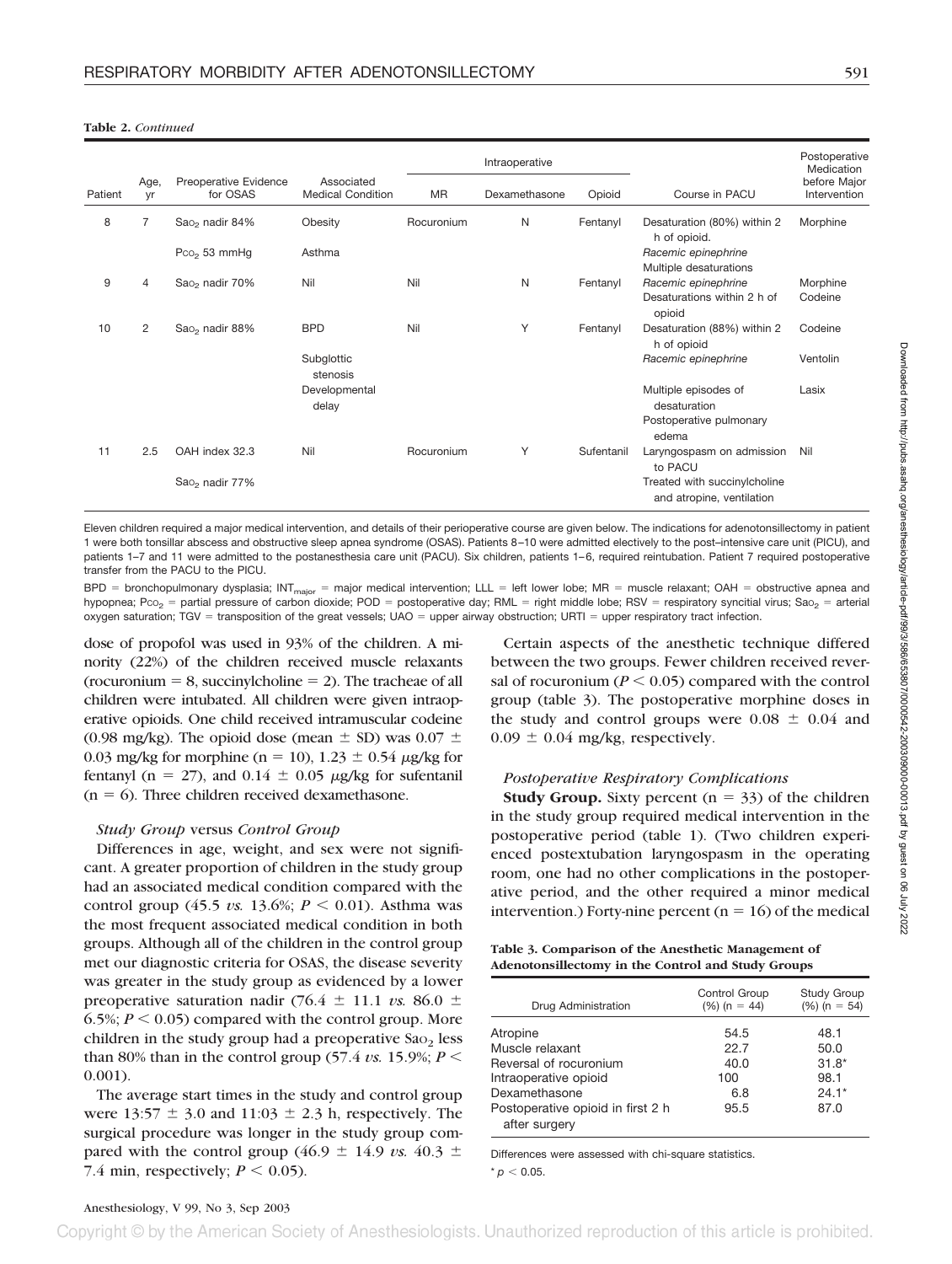|  |  | Table 4. Timing of Postoperative Complications in Group INT <sub>major</sub> |  |  |  |  |
|--|--|------------------------------------------------------------------------------|--|--|--|--|
|--|--|------------------------------------------------------------------------------|--|--|--|--|

| Patient | Clock Time of<br>Admission to<br>Postoperative Unit | Time Interval between Admission to<br>Postoperative Unit and Major Medical<br>Intervention, h | Clock Time of<br>Reintubation | Time Interval between<br>Admission to PACU and<br>Reintubation, h |
|---------|-----------------------------------------------------|-----------------------------------------------------------------------------------------------|-------------------------------|-------------------------------------------------------------------|
|         | 16:00                                               | 1.5                                                                                           | 1:00                          | 9.0                                                               |
| ∩       | 22:30                                               | 2.0                                                                                           | 3:50                          | 5.3                                                               |
| 3       | 16:20                                               | 17.0                                                                                          | 11:00 on POD1                 | 17.7                                                              |
|         | 11:10                                               | 2.0                                                                                           | 13:15                         | 2.1                                                               |
|         | 15:00                                               | 5.5                                                                                           | 21:30                         | 6.5                                                               |
| 6       | 17:50                                               | 1.0                                                                                           | 22:15                         | 4.4                                                               |
|         | 13:05                                               | 2.0                                                                                           |                               |                                                                   |
| 8       | 20:00                                               | 1.0                                                                                           |                               |                                                                   |
| 9       | 12:00                                               | 1.0                                                                                           |                               |                                                                   |
| 10      | 12:35                                               | 1.0                                                                                           |                               |                                                                   |

Clock time (24-h clock) and time intervals (hours) between admission to the postoperative unit and the major medical intervention (INT) in 10 children in group INT<sub>maior</sub>. (Patient numbers correspond to numbering in Table 2. Patient 11, the child experiencing laryngospasm on admission to the postanesthesia care unit [PACU], is not included.) Patients 1, 3, and 4 were found to have postoperative pneumonia. Patients 1–7 were initially admitted to the PACU, and patients 8–10 were initially admitted to the post–intensive care unit (PICU) Patients 1–7 were transferred to the PICU.

interventions were required within the first postoperative hour. A third ( $n = 19$ ) of the children experienced multiple episodes of desaturation in the postoperative period.

Five children were diagnosed with pneumonia in the postoperative period. Evidence for a diagnosis of pneumonia was fever, sputum, an abnormal chest radiograph, and initiation of antibiotic therapy. Three children had a preoperative Sao<sub>2</sub> nadir of 80%, and two had an elevated preoperative capillary  $P_{CO_2}$  (71 and 51 mmHg). Radiographic evidence of bilateral infiltrates in one child was consistent with pulmonary aspiration, although no documentation of such was noted.

#### *Severity of Respiratory Complications*

**Group INT**<sub>minor</sub>. Twenty-two children required a minor medical intervention. All patients in group  $INT_{minor}$ experienced postoperative oxygen desaturation within  $5.8 \pm 4.8$  h of admission to the postoperative unit. One child desaturated within 1 h of admission to the PACU and returned to the operating room for control of postadenotonsillectomy bleeding. She had no further desaturations.

Group INT<sub>major</sub>. Eleven children required a major medical intervention (tables 1, 3, and 4). Seven children received racemic epinephrine. Six required tracheal reintubation. All children with preoperative hypercarbia required a major medical intervention. No child in the study group was given naloxone. Details of the postoperative course for each child are given in tables 3 and 4.

**Control Group.** Three children required medical intervention (naloxone administration  $= 2$ , oropharyngeal  $airway = 1$ ) during emergence from anesthesia. Based on their postoperative course, two children were assigned to group non-INT, and one was assigned to group  $INT<sub>major</sub>$ . Sixteen children (36.4%) in the control group required medical intervention in the postoperative period (INT<sub>minor</sub> = 13, INT<sub>major</sub> = 3). Six percent of the children experienced a major medical intervention (oropharyngeal airway  $= 1$ , Ventolin  $= 1$ , medical doctor  $assessment = 1$ ). Twelve children experienced multiple desaturations during sleep on the first postoperative night and required oxygen. One child (2%) was diagnosed with pneumonia in the postoperative period. The postoperative Sao<sub>2</sub> nadir in the PACU was 82.0  $\pm$  16.4%.

#### *Analysis of Risk Factors*

**Study Group.** The data were analyzed with univariate analysis for the known (age, associated medical conditions, OSAS severity)<sup>1,5,6</sup> and potential (administration of atropine at induction, dexamethasone, reversal of muscle relaxants) risk factors (table 5). Multivariate logistic regression identified an associated medical condition, an  $Sao<sub>2</sub>$  nadir less than 80%, and intraoperative dexamethasone administration as risk factors for postadenotonsillectomy respiratory morbidity. Atropine administration at induction reduced the risk of postoperative respiratory morbidity (table 6). A secondary analysis of data excluding dexamethasone administration, which may be a rogue risk factor (see Discussion), yielded similar results.

| Table 5. Univariate Logistic Regression for Association |  |
|---------------------------------------------------------|--|
| between Postoperative Outcome (Intervention vs. No      |  |
| Intervention) and the Potential Risk Factors            |  |

| <b>Potential Risk Factors</b>           | ΟR   | 95% CL      | P Value  |
|-----------------------------------------|------|-------------|----------|
| Preoperative                            |      |             |          |
| Age ( $\geq$ 3 yr vs. $<$ 3 yr)         | 2.40 | 0.76, 7.55  | 0.13     |
| Sao <sub>2</sub> nadir (< 80% vs. $\ge$ | 2.75 | 0.88, 8.58  | 0.08     |
| 80% or not reported)                    |      |             |          |
| Associated medical                      | 6.46 | 1.21, 2.91  | $0.003*$ |
| condition (yes vs. no)                  |      |             |          |
| Intraoperative Administration           |      |             |          |
| Atropine (yes vs. no)                   | 0.33 | 0.11, 1.05  | 0.06     |
| Dexamethasone (yes vs. no)              | 4.30 | 0.85, 21.93 | 0.06     |
| Neostigmine (no vs. yes or              | 1.25 | 0.36, 4.37  | 0.73     |
| not appropriate)                        |      |             |          |
|                                         |      |             |          |

 $* P < 0.05$ , chi-square test.

 $CL =$  confidence limit; OR = odds ratio; Sao<sub>2</sub> = arterial oxygen saturation.

Downloaded from http://pubs.asahq.org/anesthesiology/article-pdf/99/3/586/653807/0000542-200309000-00013.pdf by guest on 06 July 2022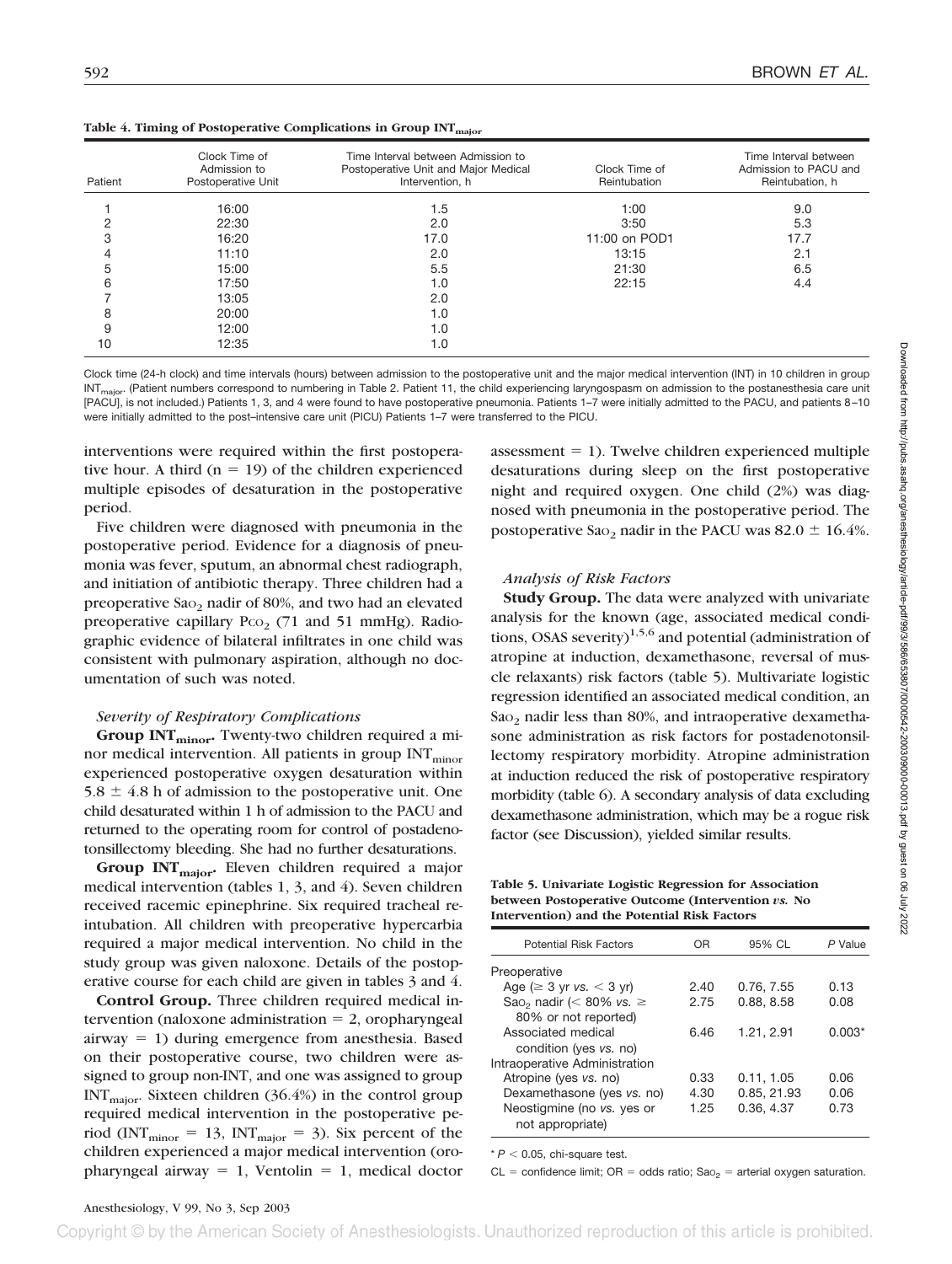| Table 6. Multivariate Logistic Regression for Association |
|-----------------------------------------------------------|
| between Postoperative Outcome (Intervention vs. No        |
| Intervention) and the Risk Factors                        |

| <b>Risk Factors</b>                     | O Ratio | 95% CL      | P Value  |
|-----------------------------------------|---------|-------------|----------|
| Preoperative                            |         |             |          |
| Sao <sub>2</sub> nadir (< 80% vs. $\ge$ | 5.54    | 1.15, 26.72 | $0.03*$  |
| 80% or not reported)                    |         |             |          |
| Associated medical                      | 8.15    | 1.81, 36.73 | $0.006*$ |
| condition (yes vs. no)                  |         |             |          |
| Intraoperative Administration           |         |             |          |
| Atropine (yes vs. no)                   | 0.18    | 0.11, 1.05  | $0.03*$  |
| Dexamethasone (yes vs. no)              | 5.43    | 0.91, 32.46 | 0.06     |

 $* P < 0.05$ , chi-square test.

 $CL =$  confidence limit; OR = odds ratio; Sao<sub>2</sub> = arterial oxygen saturation.

# **Discussion**

We report a 20.3% incidence of major respiratory complications after urgent adenotonsillectomy (study group) compared with an incidence of 6.1% in the control group. Although significant differences in the severity of the OSAS preclude extensive comparison between the study and control groups, the low incidence of postoperative complications in the control group and in a previous publication<sup>1</sup> confirms our clinical impression that the complication rate in the study group was excessive. In the study group, six children (11.1%) required postoperative reintubation, and five children (9.3%) developed postoperative pneumonia. Both early and late complications occurred. The onset of respiratory complications was often delayed and, in some children, began more than 8 h after surgery (table 1). Two clinical scenarios characterized the postoperative period. The clinical course in group INT<sub>minor</sub> was one of episodic and repeated desaturation. The clinical course of children in group  $INT_{major}$  suggested worsening airway obstruction between admission to the postoperative unit and the need for a major medical intervention (tables 2 and 4).

Several factors may have contributed to the outcome, including patient factors (the presence of associated medical conditions and the severity of the OSAS) and other factors.

#### *Associated Medical Conditions*

The odds ratio for a medical intervention if an associated medical condition was present was 8.15 (95% confidence interval 1.81–36.7). Although this risk factor has been reported elsewhere,  $1,5,6,16$  the majority of children experiencing major respiratory complications reported by McColley *et al.*, <sup>5</sup> Rosen *et al.*, <sup>6</sup> and McGowan *et al.*<sup>16</sup> had cardiorespiratory, neuromuscular, or craniofacial comorbidities. Of note, the majority of children experiencing major postoperative complications in our study had either no comorbidity ( $n = 4$ ) or asthma ( $n = 2$ ).

## *Severity of OSAS*

Disease severity in OSAS was an independent risk factor as evidenced by the fact that in the study group, an Sao<sub>2</sub> nadir less than 80% had an odds ratio of 5.54 (95%) confidence interval 1.15–26.72). Therefore, the high incidence of respiratory morbidity in the study group is explained in part by the fact that a higher proportion of the study population (57.4%) had severe OSAS, defined by a preoperative  $Sao<sub>2</sub>$  nadir less than 80%, compared with the control group (16%) and our previous study population  $(26%)$ <sup>1</sup>. Despite that the saturation nadir represents a single data point in the overnight oximetry study, the saturation nadir is a predictor of postoperative morbidity. Furthermore, although we treated the  $Sao<sub>2</sub>$ nadir as a categorical variable with a cutoff threshold of 80%, inspection of figure 2 suggests that the  $Sao<sub>2</sub>$  nadir may in fact represent a continuum of risk for postoperative respiratory complications, and this finding merits prospective study.

However, the complexity of the respiratory complications cannot be explained by the severity of the OSAS or coexisting medical conditions because the children in study group  $INT_{major}$  were older, with fewer comorbidities and a higher preoperative Sao<sub>2</sub> nadir than children in study group  $INT<sub>minor</sub>$  (table 1). Therefore, other factors, including preoperative preparation, intraoperative management, and postoperative care, may have influenced the outcome.

# *Preoperative Preparation*

Support for the practice of urgent adenotonsillectomy based on abnormal oximetry was derived from experimental evidence suggesting that intermittent hypoxia adversely affects the developing brain and our disquiet in waiting for surgical intervention.<sup>17</sup> However, a pitfall in the use of oximetry alone in the diagnosis of OSAS is that lower respiratory tract infections, $^{18}$  asthma, $^{19}$  and pulmonary hypertension,<sup>20</sup> which coexist with OSAS, may also promote desaturation during sleep. It was not possible to comment on the adequacy of the preoperative preparation in the study group, but a 2-day time interval between the sleep test and surgery may not have been sufficiently long to allow for optimal preoperative preparation. The impact of aggressive preoperative preparation, including administration of antibiotics, bronchodilators, and oral and/or nasal steroids,  $2^{1,22}$  as a riskreduction strategy to decrease respiratory morbidity after urgent adenotonsillectomy merits prospective study. For example, one child who was diagnosed with preoperative pneumonia and hypercapnia was managed with preoperative antibiotics, dexamethasone, oxygen, and a nasopharyngeal airway for several days before urgent adenotonsillectomy and experienced no postoperative respiratory complications.

# Anesthesiology, V 99, No 3, Sep 2003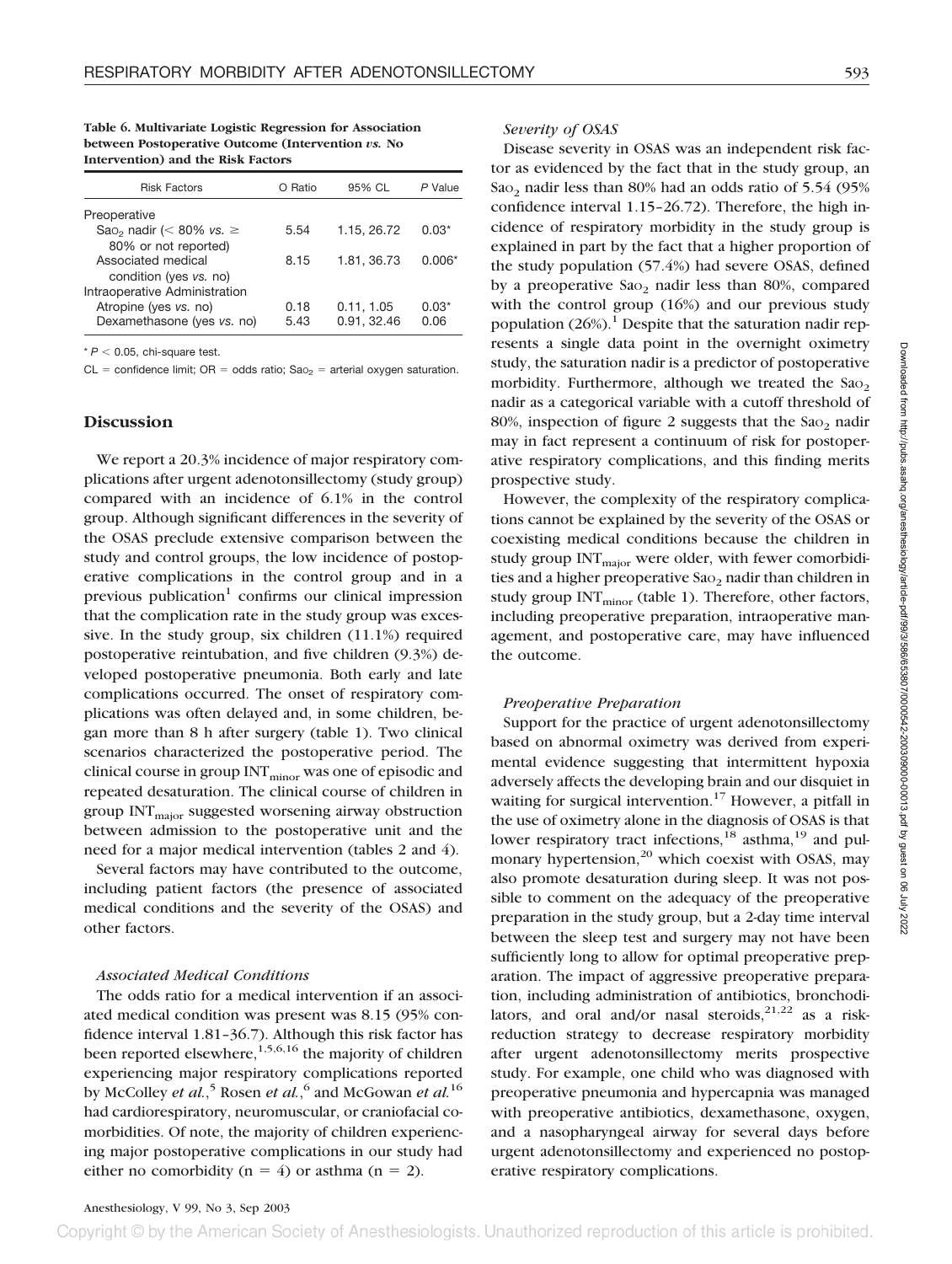To date, no differences in outcome have been attributed to anesthetic management.<sup>5,6,16,23</sup> We report that half of the complications occurred in the initial postoperative hours, a time period potentially influenced by anesthetic technique. Two aspects of anesthetic management may have affected outcome: the administration of atropine at induction and the decision not to reverse the intermediate nondepolarizing relaxant, rocuronium. Although administration of intraoperative dexamethasone was identified as a risk factor by statistical criteria (table 5), we suspect a selection bias because the decision to administer dexamethasone was based on clinical criteria (see Methods).

Atropine administration may be beneficial as a riskreduction strategy in children with severe OSAS undergoing adenotonsillectomy.

The higher usage of neuromuscular blockade and the lower usage of neostigmine to reverse residual neuromuscular blockade in the study group compared with the control group are notable (table 3). This may be of clinical significance because not reversing nondepolarizing muscle relaxants has been reported to increase the risk of perioperative respiratory complications. $^{24}$  The child with OSAS may be vulnerable to residual neuromuscular blockade because OSAS is associated with an impairment in neuromuscular control of the upper airway, persisting despite adenotonsillectomy.25,26

#### *Postoperative Care*

Respiratory complications began within 2 h of postoperative opioid administration in 12 children (table 1). Although no study has shown that opioid administration affects outcome after adenotonsillectomy, all studies to date report a mixed population of OSAS, ranging from mild to severe disease.<sup>1,5,6,23</sup> In a developmental experimental model, a history of intermittent recurrent hypoxia has been shown to increase  $\mu$ -opioid binding in the brainstem, suggesting an up-regulation of these receptors.27 Such up-regulation may produce increased sensitivity to opioid drugs. If a similar phenomenon occurred in central opioid systems of children with severe OSAS, then this might be a mechanism whereby the margin of safety for opioid administration in these children would be reduced.

Other factors may also have affected outcome in the study group. Newland *et al.*<sup>28</sup> reported that the time of day is a risk factor for anesthesia related cardiac arrest. Bell *et al.*<sup>29</sup> speculated that uneven staffing patterns may contribute to the increased hospital mortality on weekends. In this regard, 5 of the 11 children who required a major medical intervention were admitted to the PACU after 13:00 h, coincident with a decrease in the medical and nursing staffing patterns. In addition, the nurse and physician–to–patient ratio is highest in a pediatric intensive care unit setting, and this may have influenced the

complexity of the medical interventions because airway obstruction in children admitted to the pediatric intensive care unit was treated with racemic epinephrine, not reintubation (tables 2 and 4).

## **Conclusion**

We report a high incidence of postoperative respiratory morbidity associated with urgent adenotonsillectomy, including an 11.1% incidence of reintubation and a 9.3% incidence of postoperative pneumonia. The rationale for urgent adenotonsillectomy based on documentation of a very low preoperative saturation nadir requires critical review. The temptation to react to the profound nocturnal desaturation with urgent adenotonsillectomy intervention should be balanced against the fact that these children are at increased risk for postoperative complications. To date, the most important predictors of postadenotonsillectomy respiratory morbidity are the presence of an associated medical condition and OSAS disease severity. Therefore, the preoperative evaluation of the child with OSAS should include an assessment of these risk factors. Overnight oximetry, a readily available test, may enable evidence-based decisions in the treatment of children with severe OSAS who require adenotonsillectomy.

The authors thank Melvin D. Schloss, M.D., F.R.C.S.C. (Director, Division of Otolaryngology, Montreal Children's Hospital, Montreal, Quebec, Canada), for his critical review of the manuscript; Xun Zhang, Ph.D. (Consultant, Biostatistics Laboratory, Montreal Children's Hospital Research Institute, Montreal, Quebec, Canada), for assistance with the statistical analysis; and Roula Cacolyris (Administrative Coordinator, Division of Pediatric Anesthesia, McGill University Health Centre/Montreal Children's Hospital, Montreal, Quebec, Canada) for her help in the preparation of the manuscript.

#### **References**

1. Wilson K, Lakheeram I, Morielli A, Brouillette RT, Brown K: Can assessment for obstructive sleep apnea help predict postadenotonsillectomy respiratory complications? ANESTHESIOLOGY 2002; 96:313–22

2. Richmond KH, Wetmore RF, Baranak CC: Postoperative complications following tonsillectomy and adenoidectomy: Who is at risk? Int J Pediatr Otorhinolaryngol 1987; 13:117–24

3. Berkowitz RG, Zalzal GH: Tonsillectomy in children under 3 years of age. Arch Otolaryngol Head Neck Surg 1990; 116:685–6

4. Kendrick D, Gibbin K: An audit of the complications of paediatric tonsillectomy, adenoidectomy and adenotonsillectomy. Clin Otolaryngol 1993; 18: 115–7

5. McColley SA, April MM, Carroll JL, Naclerio RM, Loughlin GM: Respiratory compromise after adenotonsillectomy in children with obstructive sleep apnea. Arch Otolaryngol Head Neck Surg 1992; 118:940–3

6. Rosen GM, Muckle RP, Mahowald MW, Goding GS, Ullevig C: Postoperative respiratory compromise in children with obstructive sleep apnea syndrome: Can it be anticipated? Pediatrics 1994; 93:784–8

7. Tom LWC, DeDio RM, Cohen DE, Wetmore RF, Handler SD, Potsic WP: Is outpatient tonsillectomy appropriate for young children? Laryngoscope 1992; 102:277–80

8. Isono S, Suzukawa M, Sho Y, Ohmura A, Kudo Y, Misawa K, Inaba S, Nishino T: Preoperative nocturnal desaturations as a risk factor for late postoperative nocturnal desaturations. Br J Anaesth 1998; 80:602–5

9. Jacob SV, Morielli A, Mograss MA, Ducharme FM, Schloss MD, Brouillette RT: Home testing for pediatric obstructive sleep apnea syndrome secondary to adenotonsillar hypertrophy. Pediatr Pulmonol 1995; 20:241–52

10. Brouillette RT, Morielli A, Leimanis A, Waters KA, Luciano R, Ducharme FM: Nocturnal pulse oximetry as an abbreviated testing modality for pediatric obstructive sleep apnea. Pediatrics 2000; 105:405–12

11. Waters KA, Forbes P, Morielli A, Hum C, O'Gorman A, Vernet O, Davis G,